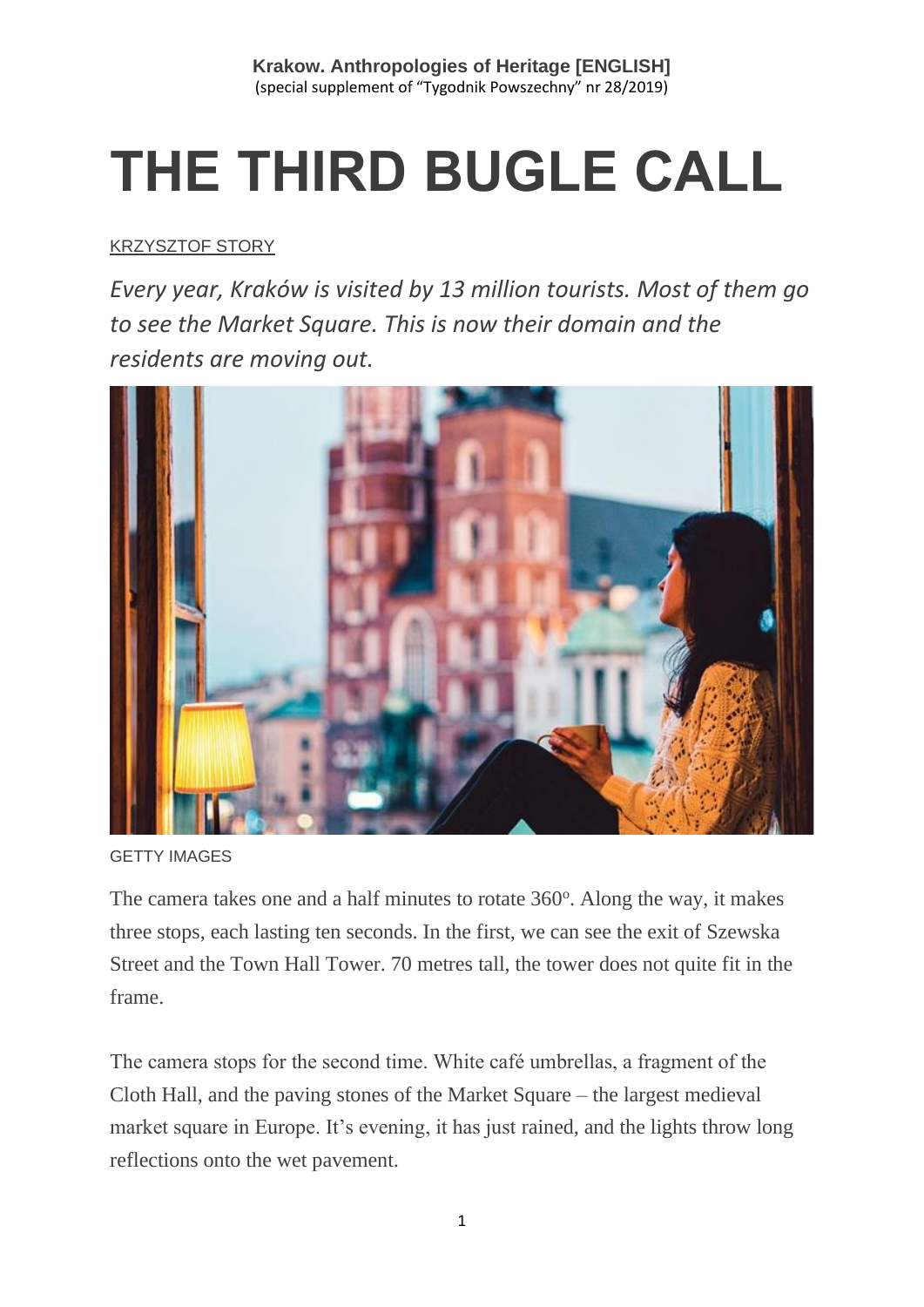The third stop is the Romanesque Church of St. Adalbert, historic town houses, and the towers of St. Mary's Basilica. Our field of view only includes the lower tower. The camera waits 10 seconds and retraces its route like a pendulum. The image is broadcast live on the Internet, displaying the rhythm of life in the centre of Kraków.

## **Times of the Day**

You could chronicle it hour by hour:

Nine o'clock. Michał, a student I meet in the Market Square, calls it "delivery o'clock". The entire square turns into a huge car park. Suppliers, couriers, postmen, and other municipal services. They unload supplies, beer kegs and crates of vegetables, and then disappear. By ten o'clock, there will not be a single delivery van here.

Twelve o'clock. Someone is feeding the pigeons, while someone else is just passing through the frame, hurrying towards the railway station. The bugle call can be heard from the top of St. Mary's tower. Traditionally, four of these are played. The first is for the king, the second for the mayor, and the fourth for the merchants. Today, the most important bugle call is the third, which is played in the direction of the Barbican and the station. This one is for tourists.

Eight o'clock in the evening. The river of tourists, which has been flowing through the Market Square for several hours, is becoming even thicker. It rises, spills over, and begins to get drunk. It overflows into the outdoor cafés, restaurants, and bars serving cheap vodka. Touts, British stag parties, and go-go club promoters start to appear. There is more of everything now in the Market Square.

Only the residents are disappearing.

# **More Than the City Budget**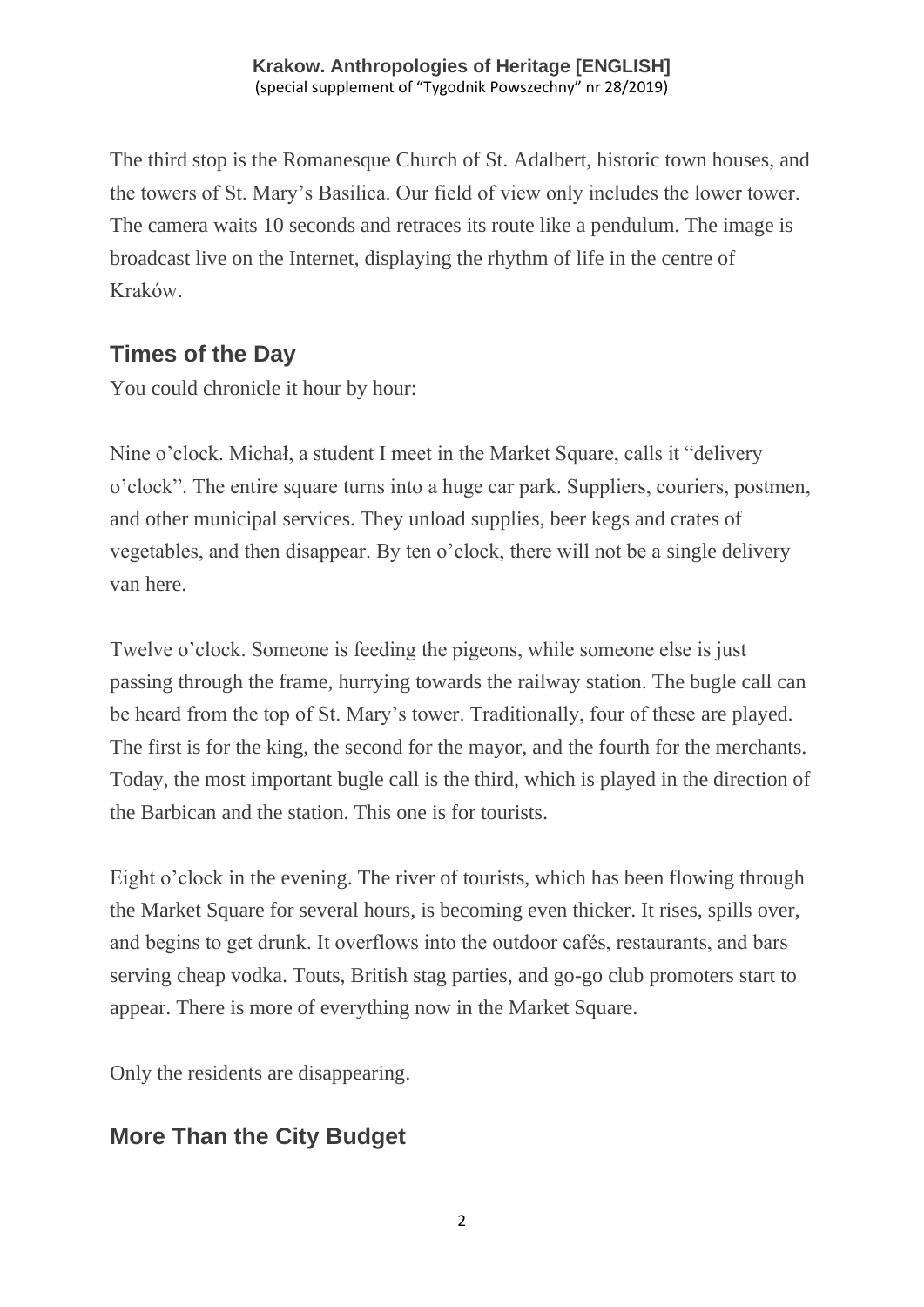The Market Square and its adjacent areas are part of Kraków's District No. 1 – the Old Town. Over the past decade, the number of people registered as its residents has dropped from 50,000 to 34,000. Only a thousand people live within the area encircled by the Planty Park, which is the very centre of the city. Former residents are being displaced by hotels, hostels, and short-term rentals. They are being driven out by the incessant noise, crowds, and the stench of urine in the stairwells of tenements. In fact, there are very few "citizens of the Market Square" today; locals mostly come to the Old Town to work.

Iśka works at a café in the Mały Rynek, which is a smaller square that adjoins the Market Square. "I call it 'historical prostitution'", she says. "We take our historic monuments, our houses and our heritage, and sell them to the world. And we are probably doing the right thing because it pays. But sometimes it's worth remembering that we are also losing something along the way".

It really does pay. Every year, Kraków is visited by 13 million people, of which 3 million come from abroad. According to a survey conducted by the Małopolska Tourist Organisation, tourists spent 5.5 billion zlotys in the city last year (excluding travel costs and accommodation paid for in advance). This is more than the city budget.

Inevitably, the rapid growth of tourism has led to the depopulation of the oldest historic districts and geared them towards visitors. This is a problem that even the largest cities struggle to cope with. Amsterdam has reduced its tourism promotion budget to zero. Venice has three times fewer residents than 60 years ago. In Barcelona, so far 39,000 people have been evicted from central districts as a result of rising rents, and graffiti has started appearing on the walls that reads: "Tourists go home!". The Barcelonians have founded the ABTS (Assemblea de Barris per un Turisme Sostenible) – Neighbourhood Assembly for Sustainable Tourism. Members of the organisation protect residents from eviction, talk to politicians, and occupy hotels.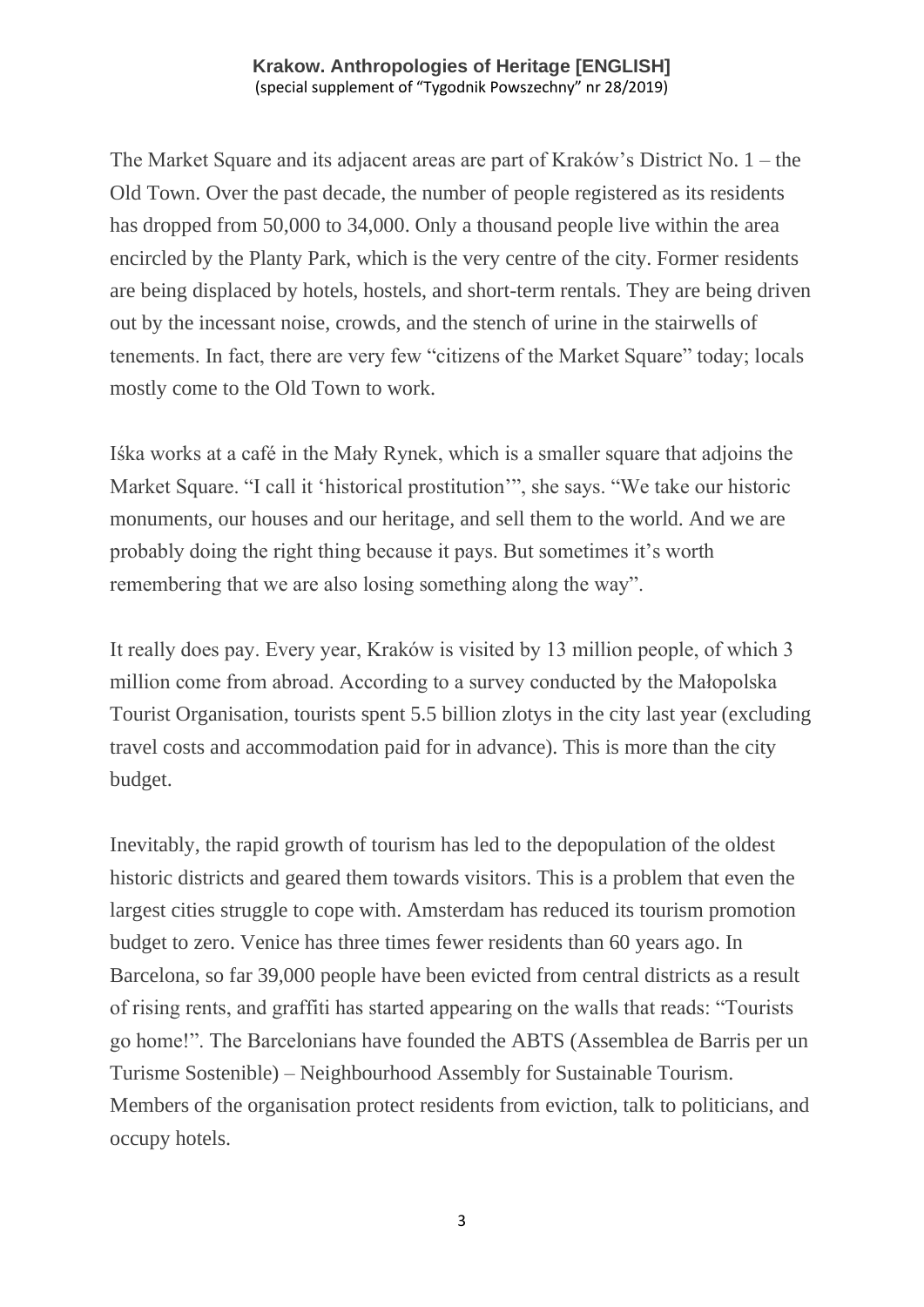In an interview for Tygodnik Powszechny, Joaquín Linares from ABTS said: "We are not fighting against tourists, but rather against the tourism industry. That industry has made our city unliveable".

Could Kraków go the same way?

## **Walking the Red Carpet**

The online camera shows the Market Square from a second-floor vantage point. Marcin Wesołowski, author of the Wojażer travel blog, observes it from the same height. He used to run a hotel here for eight years.

"My wife and I lived directly on the Market Square. Living here became unbearable in 2014. We were the last ones to move out of our tenement house, where some really fantastic people had lived before. We turned out the light, so to speak".

"Why?".

"It all started inconspicuously. First, one of the apartments in our house was rented out to tourists. Every day, new people came to stay there. Cracks appeared in the fabric of our house – instead of our friends' and neighbours' familiar faces, we started to see strangers. And they brought chaos with them: noise, filth, and drunken shouting. I still remember a British couple who were having sex for two hours. They left the door wide open. After the first apartment, more followed – in fact, the entire first floor. A go-go club was set up there. At first, it was funny. We walked the red carpet to the door of our house and were greeted by security guards at the entrance. Things changed for the worse when the guards were replaced by new ones and every time I entered the house I had to explain that I wasn't a customer and that I actually lived there. In time, the club became less exclusive and began to welcome all customers. It finally went bankrupt, but groups of Brits began to use our staircase as a toilet. On one occasion I decided that enough was enough – I followed them until the police arrived and the entire group was given an

4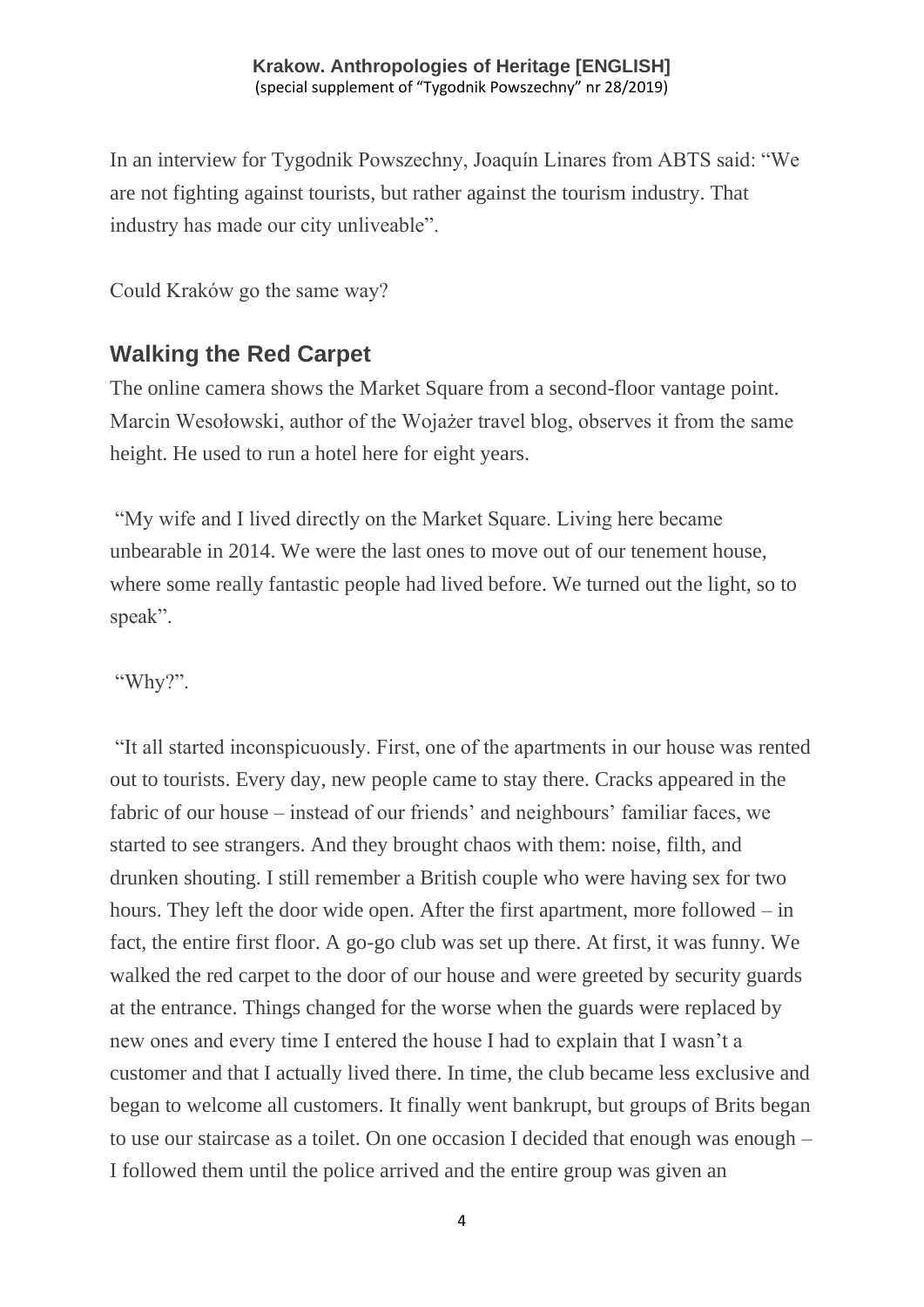exemplary punishment. The opening of a vodka bar opposite our tenement house was the last straw. From that moment, the relative silence ended and the pandemonium started, with the noise reaching the fifth floor. We finally gave up".

"Do you know anyone who has stayed?".

"Just one family. The other apartments are now museums, offices, rentals, and hotels. Just take a walk in the evening and see where the lights are on".

"Is it too expensive?".

"It's is not even about rents – you could find quite affordable flats in the Market Square as recently as three years ago. The problem is that there are no neighbours and no social fabric; instead, there is constant noise and the complicated logistics of driving to your home. The people I used to know are happy that they moved out of here a long time ago".

#### **Absolve Yourself**

Today, Marcin Wesołowski no longer runs a hotel, but he can still see the Cloth Hall from his office window.

"When I changed jobs, life played a practical joke on me", he says. "It turned out that my new company had its office in the Pałac pod Baranami, which is also on the Market Square. On the day of my big career change, I switched from one side of the square to the other".

"I truly value the privilege of working here", he adds. "I have a classic love-hate relationship with this place. I have got so used to everything that sometimes I only notice a new café two years after it has opened. Today, I usually observe the square from the second floor – I see the tourists and the hustle and bustle of the city, but as soon as I'm downstairs, I make a beeline for Franciszkańska Street, start my scooter and away I go. If I stay any longer, I'm guaranteed to run into touts or strip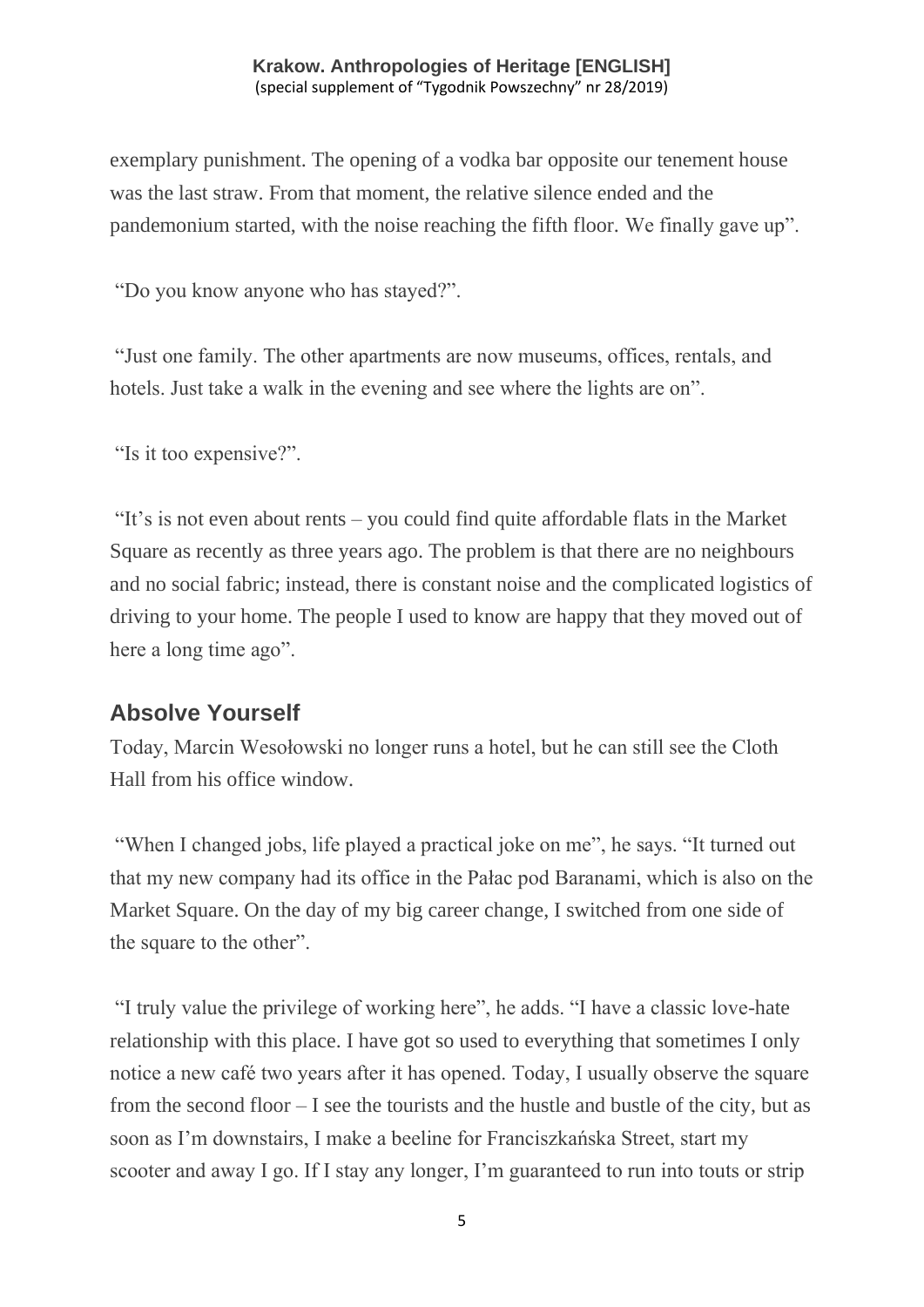club promoters. There's no way of avoiding them. When I spoke Italian in order to get rid of one of those ladies, she answered me in fluent Italian. When I told another that I was a priest, she replied that I could absolve myself of my sins".



A protest by tenement house residents, Market Square, June 2012 r. / TOMASZ WĘGRZYŃSKI / AGENCJA GAZETA

## **Too Far From the Sea**

"I work here", says Iśka. "I see the ladies who drive the horse-drawn carriages around the square more than I see my own mother. And I do appreciate that the Market Square continues to operate as a marketplace. Craft goods are sold here and there are also food fairs. The florists still sell flowers under umbrellas bearing the long-obsolete logo of a local radio station. For me these are valuable parts of the cityscape. A tourist will never notice such things".

On 15 May, the "Kraków and Touristification" workshop is taking place at the café where Iśka works. It is run by Joaquín Linares from the ABTS. I listen in on Kraków residents discussing how they feel about the growing number of tourists.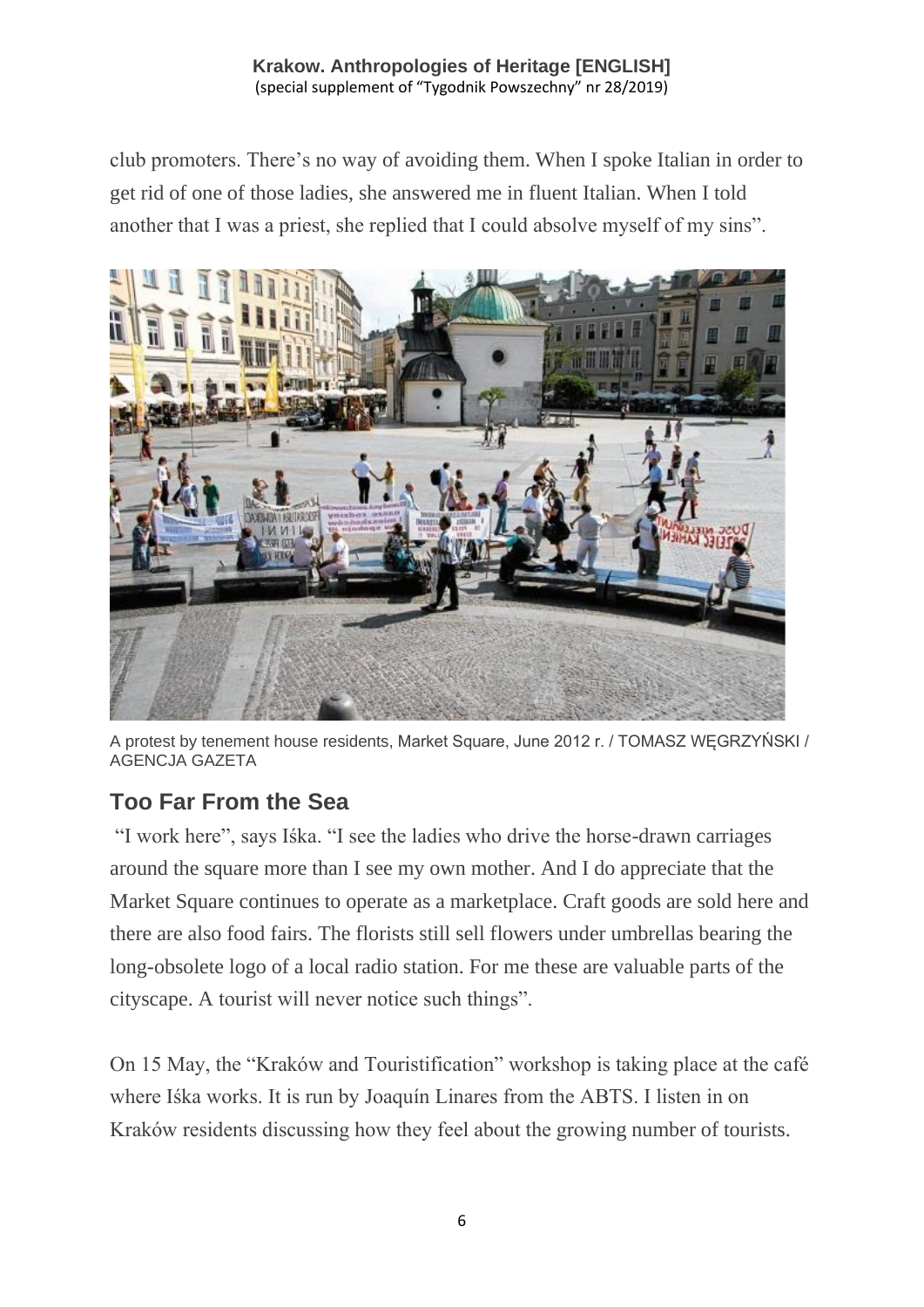Most of them tend to avoid the city centre and the Kazimierz district in summer, but they say this with regret because these are really nice places. There are also comments about litter, night-time noise, and the British and their stag parties. People can see that the Old Town is becoming like an open-air museum. Its entire infrastructure is geared towards visitors, and residents have to look elsewhere for their necessities. For instance, there is no kindergarten within the area encircled by the Planty Park. There are only two playgrounds and these were established quite recently. Mostly, however, the residents are happy. They know how much the city owes to tourism. It generates more than 10 per cent of all jobs in Kraków. They also remember what the Market Square used to look like in the evenings ten or twenty years ago – empty, silent, and desolate. They do not miss that Kraków.

Joaquín Linares recounts the process that has taken place in Barcelona. The participants of the workshop do not want that outcome either. "But we are not there yet", they say. Indeed, the prevailing view is that we will never be. Kraków does not have this kind of tourist potential. It is too lacking, too cold, and too far from the sea to become a second Barcelona.

Marcin Wesołowski wonders: "Will Kraków ever share the fate of cities such as Barcelona or Venice? In the city centre, this has already happened. However, according to the surveys, only one in a thousand residents expects any measures aimed at curbing tourist traffic to be introduced. In fact, most people are hoping that it will grow even more. Apart from business, innovation, outsourcing and education, this city is based on tourism and is quite fond of the money that comes with it".

The problem with the Barcelona model, explains Joaquín Linares, is that the huge earnings generated by tourism do not find their way into city's coffers.

International corporations siphon their profits out of Catalonia, usually to an offshore tax haven. Meanwhile, tourism infrastructure is financed by the city.

7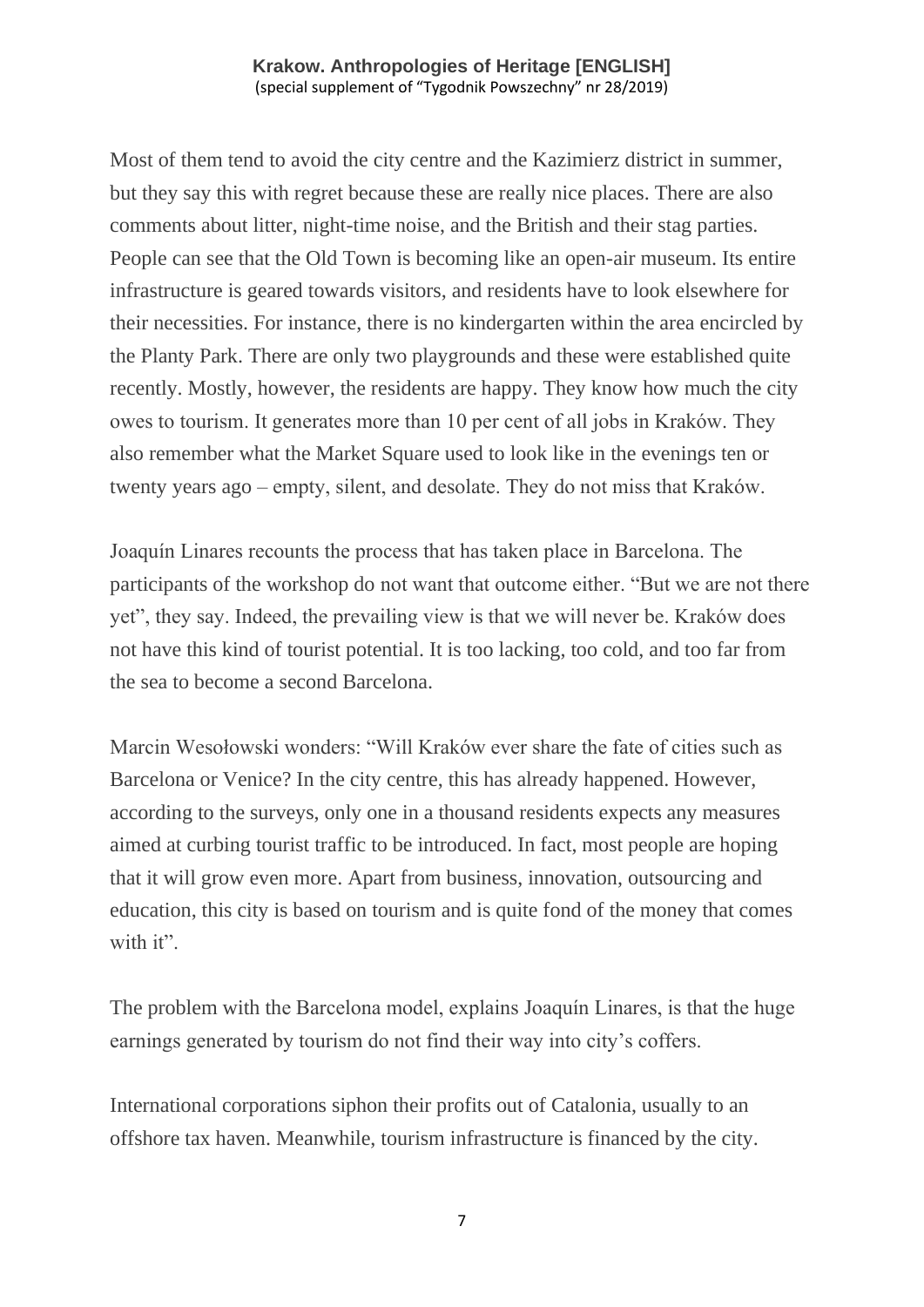Linares calls this a "parasitic business model". For the time being, there is no such danger in Kraków.

"Moreover, the city's success boosts the entire region", adds Marcin. "Apart from Kraków, many tourists also visit the Tatra mountains, Wieliczka, Tarnów, etc. As a result, a typical resident of Kraków tends to complain vociferously for a while, but ultimately accepts things the way they are. It's hard to imagine that we will soon be writing 'Tourists go home!' on the walls".

## **The Market Square Scrubs Up**

I asked the residents whether they still saw anything of value in the Market Square. Was there anything that a tourist was unlikely to notice?

"They say that it's an open-air museum", says Michał, a university student. "But when I was crossing the square recently, I saw that the Wierzynek Restaurant was on fire. I immediately felt sad because it's a part of our history. Later I saw that all the media were writing about the fire. So it's not just an open-air museum. For us, these are also symbols of the city".

"I love the Market Square in the morning", says Iśka. "All those outdoor cafés before they are properly set up. Waitresses without any make-up, sipping coffee. They gossip as they carry chairs to the tables. The entire Market Square is scrubbing up for the rest of the day. A tourist who enters an elegant restaurant three hours later will never know that the vegetables he eats for lunch were brought by a van driver in grey fleece with a cigarette hanging out of his mouth".

"I see more in the buildings than tourists do", says Kamila. "I studied here, went on a date there, and excellent kebabs used to be sold over there. I think that a tourist just walks into a club without thinking much, whereas I remember that I used to buy beer illegally there. I recall that I was 16 at the time and terribly scared. I still remember the jumper I wore".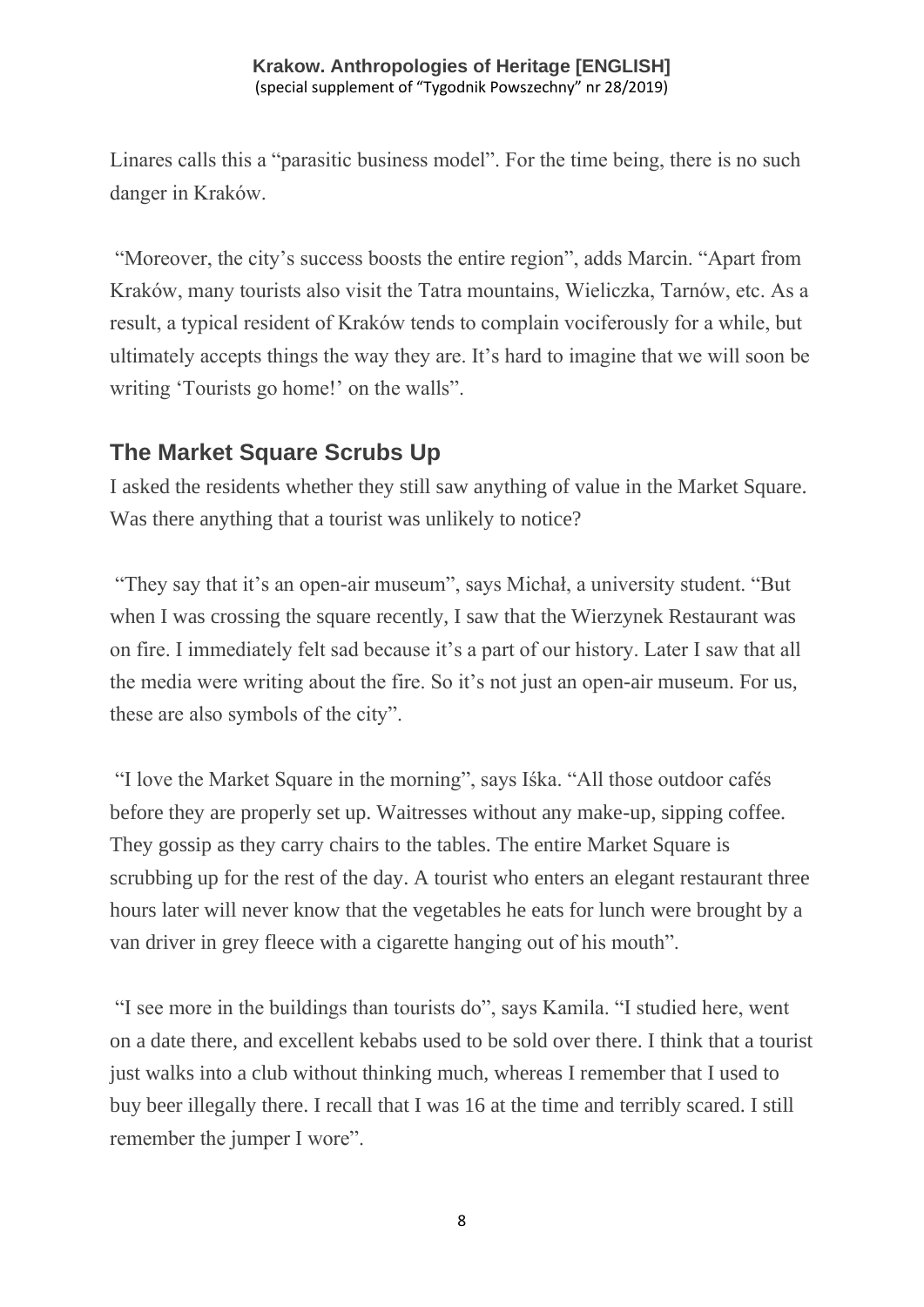"I meet the same people all the time: the postman, the couriers; I go to the same cafés", says Marcin. "The lady at the newsstand knows exactly what I want. I take my cigarette break in the biggest market square in Europe. And as I smoke, I sometimes correct the guides when I hear that they have got something wrong". ©

The article appeared in the Special Supplement of "Tygodnik Powszechny" 28/2019. This publication came about thanks to cooperation with the Polish team of the international HERILIGION consortium within the framework of HERA's Uses of the Past programme. The project is financed by the HERA network, NCN, AHRC, FCT, DASTI, NOW, and the European Union under the Horizon 2020 research and innovation programme on the basis of grant agreement no. 649307. The Polish part of the project is carried out at the Institute of Ethnology and Cultural Anthropology at the Jagiellonian University's Faculty of History. The Tygodnik Powszechny Foundation is a partner of the project. [www.heranet.info](http://www.heranet.info/)



**Krakow. Anthropologies of Heritage [ENGLISH]**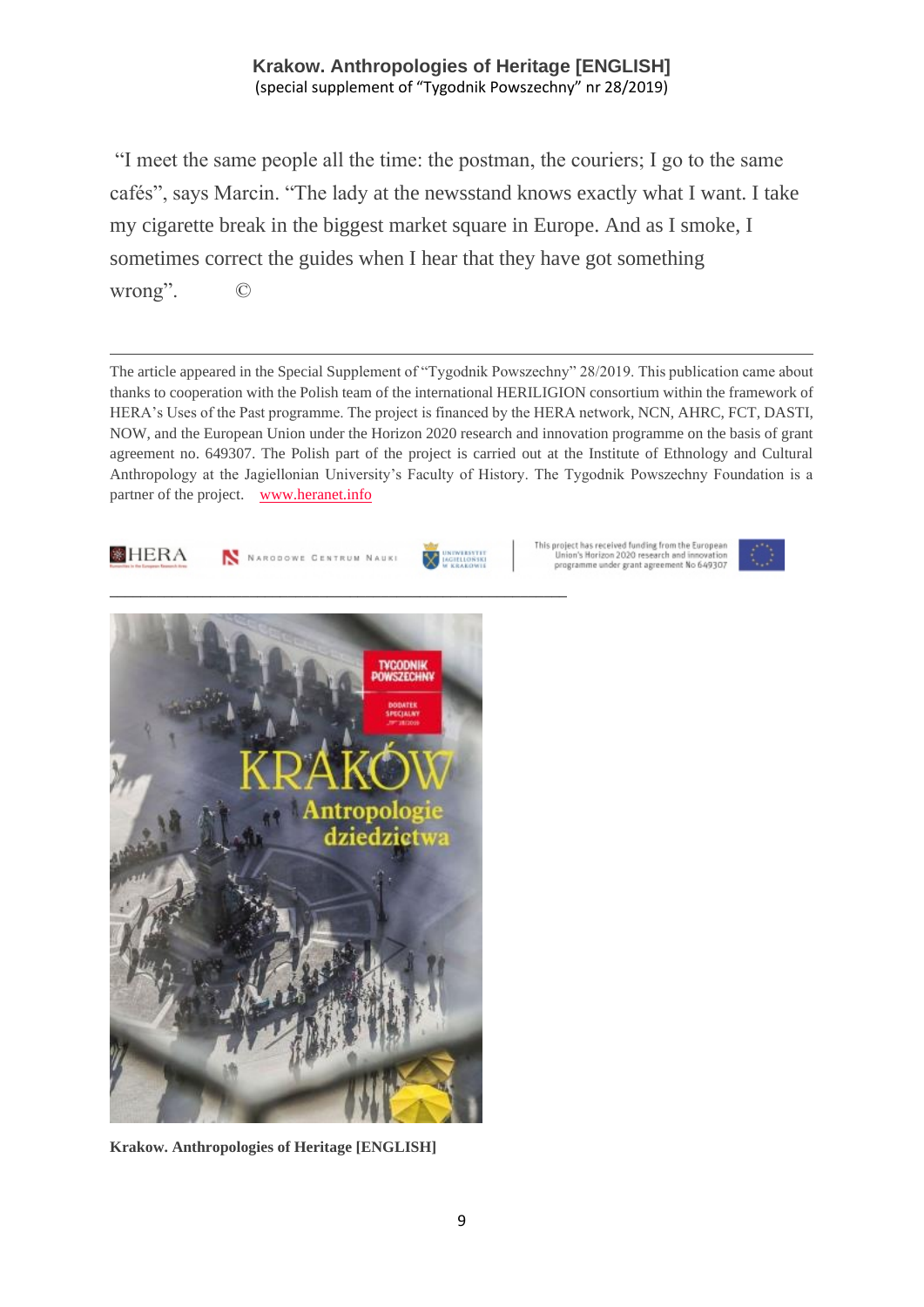Supplement to Tygodnik Powszechny 28/2019 EDITORS: Anna Niedźwiedź, Marcin Żyła PHOTO EDITING: Grażyna Makara TYPESETTING: Anna Prusiewicz / DoLasu

PROOFREADING: Sylwia Frołow, Grzegorz Bogdał, Maciej Szklarczyk TRANSLATION: Jasper Tilbury COVER: view of the Market Square from the tower of St Mary's Church | PHOTO: Beata Zawrzel / Reporter

Kraków 2019, ISBN 978-83-65811-05-9

This special supplement of "Tygodnik Powszechny" was distributed in the Polish version between July 10 and July 16, 2019 together with printed as well as on-line versions ("Tygodnik Powszechny" nr 28/2019). Content is available via open-access websites: Polish: <https://www.tygodnikpowszechny.pl/krakow-antropologie-dziedzictwa-20201> English: <https://www.tygodnikpowszechny.pl/krakow-anthropologies-of-heritage-english-20340>

#### **CONTENTS:**

[KS. ADAM BONIECKI](https://www.tygodnikpowszechny.pl/autor/ks-adam-boniecki-52) **[Boniecki: My Map of Kraków](https://www.tygodnikpowszechny.pl/boniecki-my-map-of-krakow-159798)** <https://www.tygodnikpowszechny.pl/boniecki-my-map-of-krakow-159798>

[ANNA NIEDŹWIEDŹ](https://www.tygodnikpowszechny.pl/autor/anna-niedzwiedz-1163) **[Heritage Laboratory](https://www.tygodnikpowszechny.pl/heritage-laboratory-159801)** <https://www.tygodnikpowszechny.pl/heritage-laboratory-159801>

[ANNA NIEDŹWIEDŹ](https://www.tygodnikpowszechny.pl/autor/anna-niedzwiedz-1163) **[Mapping Meanings](https://www.tygodnikpowszechny.pl/mapping-meanings-159803)** <https://www.tygodnikpowszechny.pl/mapping-meanings-159803>

[ALICJA BACZYŃSKA-HRYHOROWICZ,](https://www.tygodnikpowszechny.pl/autor/alicja-baczynska-hryhorowicz-20191) [BARTOSZ ARKUSZEWSKI,](https://www.tygodnikpowszechny.pl/autor/bartosz-arkuszewski-20192) [ALICJA SOĆKO-MUCHA,](https://www.tygodnikpowszechny.pl/autor/alicja-socko-mucha-20193) [KAJA](https://www.tygodnikpowszechny.pl/autor/kaja-kajder-20194)  [KAJDER,](https://www.tygodnikpowszechny.pl/autor/kaja-kajder-20194) [ANNA NIEDŹWIEDŹ](https://www.tygodnikpowszechny.pl/autor/anna-niedzwiedz-1163) **[A Street Seen From the Other Side](https://www.tygodnikpowszechny.pl/a-street-seen-from-the-other-side-159817)** <https://www.tygodnikpowszechny.pl/a-street-seen-from-the-other-side-159817>

[MONIKA OCHĘDOWSKA](https://www.tygodnikpowszechny.pl/autor/monika-ochedowska-16005) **[Feet on the Aryan Side](https://www.tygodnikpowszechny.pl/feet-on-the-aryan-side-159816)** <https://www.tygodnikpowszechny.pl/feet-on-the-aryan-side-159816>

[MAGDALENA WADOWSKA,](https://www.tygodnikpowszechny.pl/autor/magdalena-wadowska-20195) [MICHAŁ KUŹMIŃSKI](https://www.tygodnikpowszechny.pl/autor/michal-kuzminski-109) **[Bells and carry-ons](https://www.tygodnikpowszechny.pl/bells-and-carry-ons-159807)** <https://www.tygodnikpowszechny.pl/bells-and-carry-ons-159807>

[KAZIMIERZ S. OŻÓG](https://www.tygodnikpowszechny.pl/autor/kazimierz-s-ozog-20196) **[Post-Glacial Landscape](https://www.tygodnikpowszechny.pl/post-glacial-landscape-159809)** <https://www.tygodnikpowszechny.pl/post-glacial-landscape-159809>

[KAMILA BARANIECKA-OLSZEWSKA](https://www.tygodnikpowszechny.pl/autor/kamila-baraniecka-olszewska-20197)